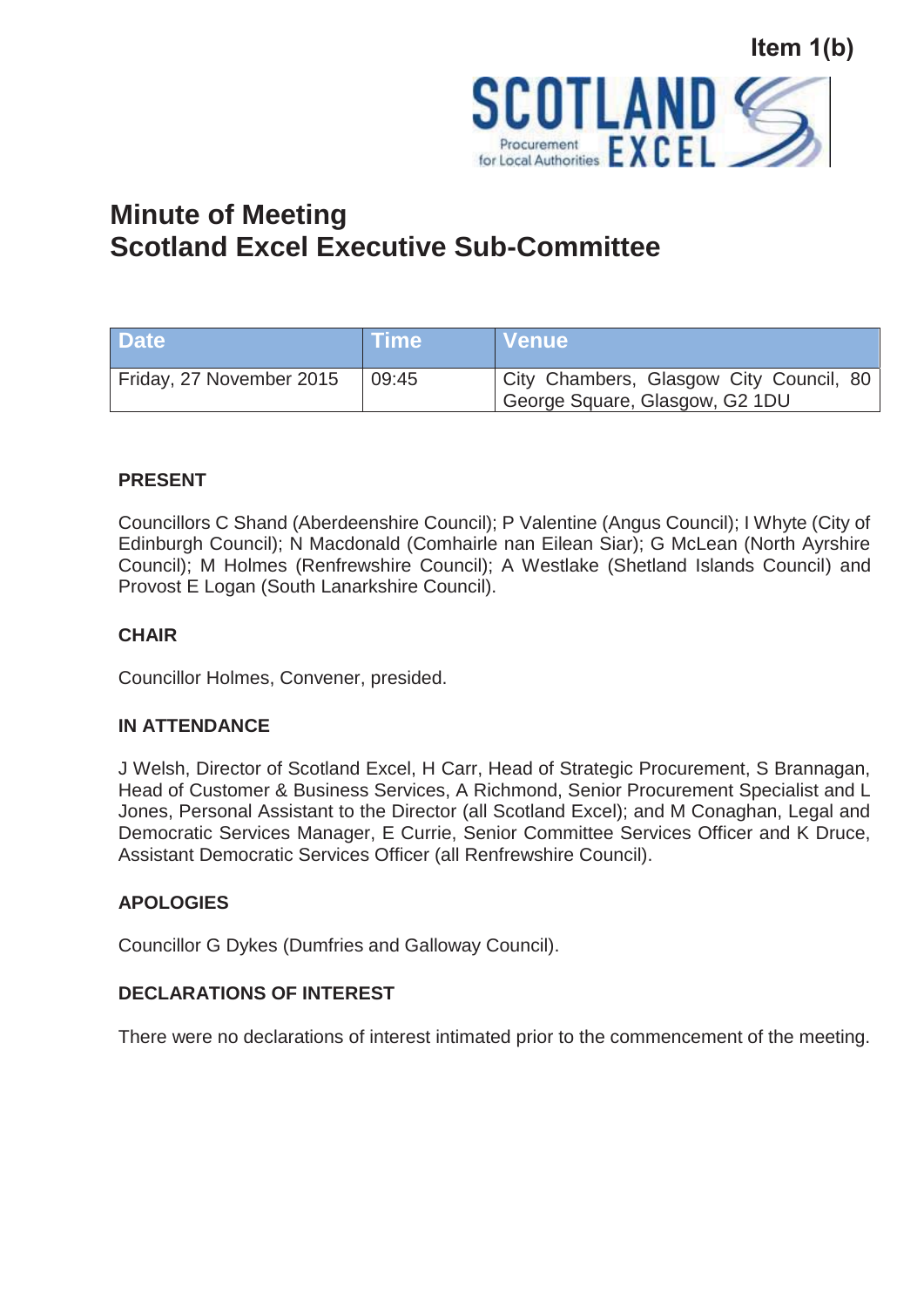#### 1 **MINUTE**

There was submitted the Minute of the meeting of the Executive Sub-Committee held on 2 October, 2015.

**DECIDED:** That the Minute be approved.

## 2 **MEETINGS OF SCOTLAND EXCEL EXECUTIVE SUB-COMMITTEE 2016**

There was submitted a report by the Clerk relative to proposed dates and venues for meetings of the Executive Sub-committee in 2016.

**DECIDED:** That the dates and venues for meetings of the Executive Sub-committee in 2016, as detailed in the report, be approved.

#### 3 **REQUEST FOR ASSOCIATE MEMBERSHIP OF SCOTLAND EXCEL - CORDIA (SERVICES) LLP**

There was submitted a report by the Director of Scotland Excel indicating that Cordia (Services) LLP, an arms length organisation of Glasgow City Council, had submitted an application to become an associate member of Scotland Excel.

**DECIDED:** That the application by Cordia (Services) LLP to become an associate member of Scotland Excel, at no fee, subject to completion and signing of the agreement document, be approved.

## 4 **REQUEST FOR ASSOCIATE MEMBERSHIP OF SCOTLAND EXCEL - CITY BUILDING (GLASGOW) LLP**

There was submitted a report by the Director of Scotland Excel indicating that City Building (Glasgow) LLP, an arms length organisation of Glasgow City Council, had submitted an application to become an associate member of Scotland Excel.

**DECIDED:** That the application by City Building (Glasgow) LLP to become an associate member of Scotland Excel, at no fee, subject to completion and signing of the agreement document, be approved.

## 5 **REQUEST FOR ASSOCIATE MEMBERSHIP OF SCOTLAND EXCEL - WHEATLEY GROUP**

There was submitted a report by the Director of Scotland Excel indicating that the Wheatley Group had submitted an application to become an associate member of Scotland Excel.

**DECIDED:** That the application by the Wheatley Group to become an associate member of Scotland Excel, at an annual membership fee of £30,000 subject to completion and signing of the agreement document, be approved.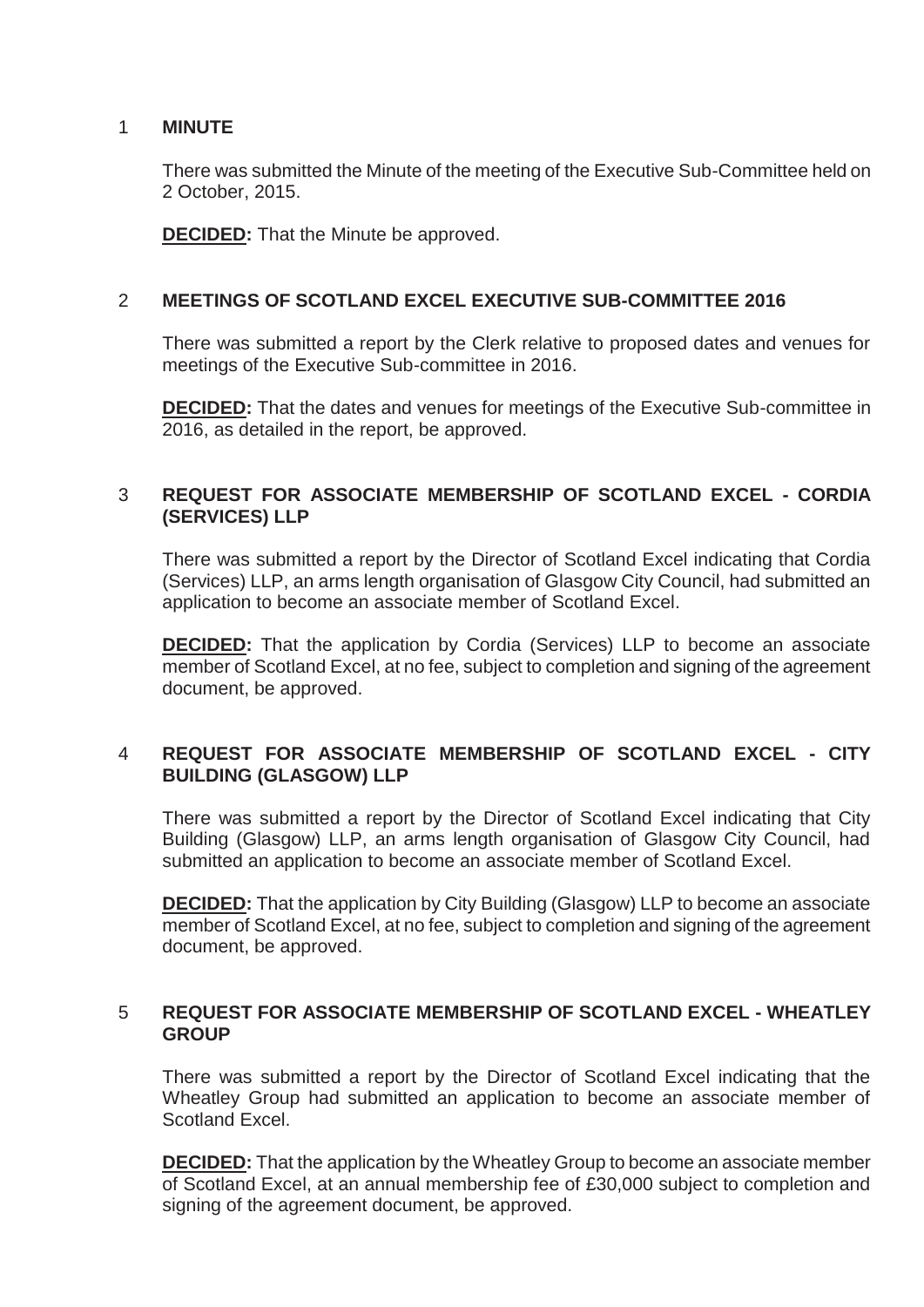## 6 **DATE OF NEXT MEETING**

**DECIDED:** That it be noted that the next meeting of the Executive Sub-committee would be held at 10.45 am on 12 February, 2016 in Scotland Excel Meeting Room 1, Renfrewshire House, Paisley.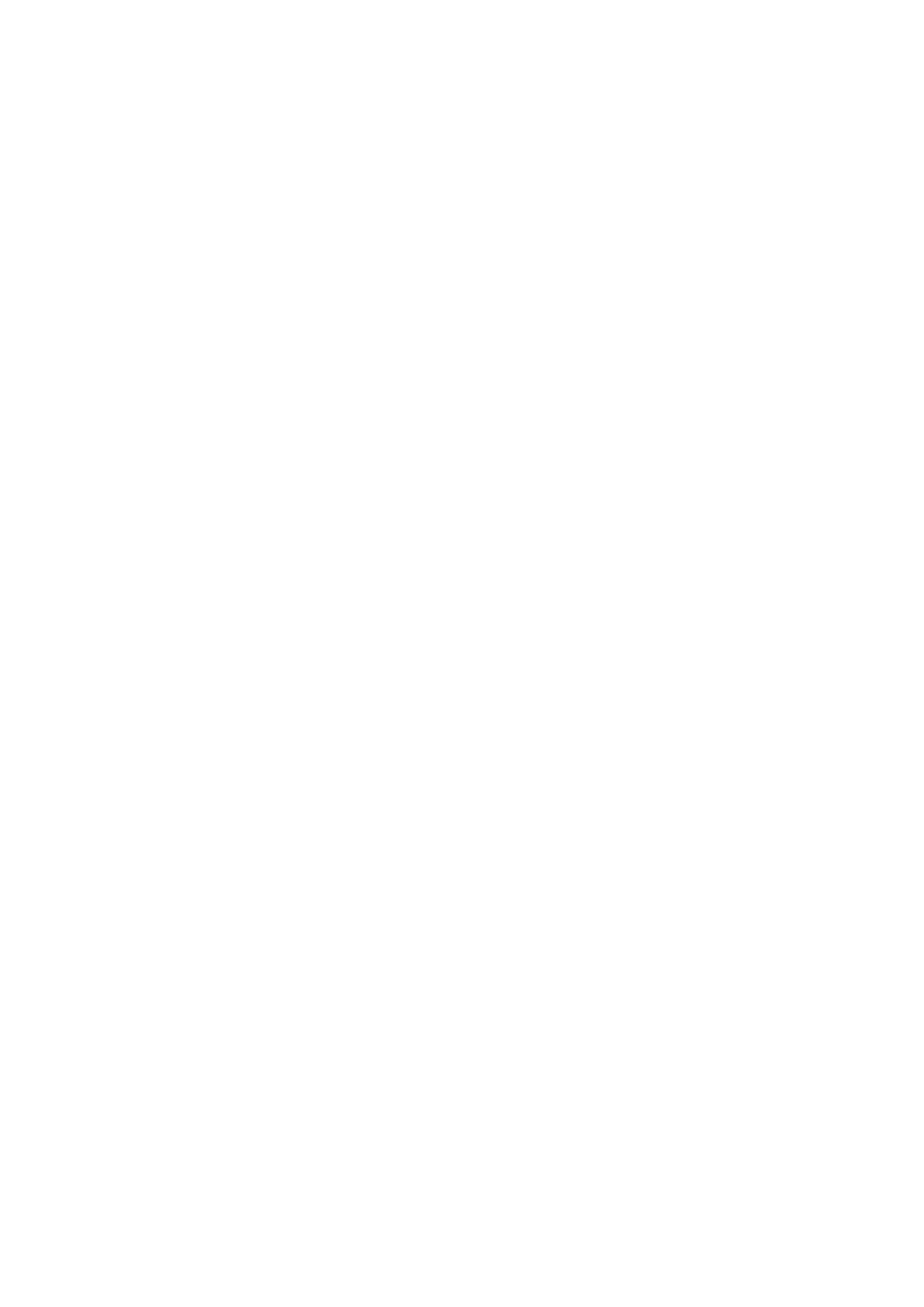

# **Minute of Meeting Scotland Excel Executive Sub-Committee**

| <b>Date</b>           | \Time\ | NVenue\                                    |       |         |      |  |
|-----------------------|--------|--------------------------------------------|-------|---------|------|--|
| Friday, 04 March 2016 | 10:45  | Scotland                                   | Excel | Meeting | Room |  |
|                       |        | Renfrewshire House, Cotton Street, Paisley |       |         |      |  |

## **PRESENT**

Councillors P Valentine (Angus Council); A Craik (Fife Council); M McElroy (Glasgow City Council); M Holmes (Renfrewshire Council); A Westlake (Shetland Islands Council) and Provost E Logan (South Lanarkshire Council).

#### **CHAIR**

Councillor Holmes, Convener, presided.

#### **BY VIDEO CONFERENCING**

Councillors C Shand (Aberdeenshire Council); B Fernie (Highland Council) and I Whyte (City of Edinburgh Council).

#### **APOLOGIES**

Councillors N Macdonald (Comhairle Nan Eilean Siar); G Dykes (Dumfries and Galloway Council) and G McLean (North Ayrshire Council).

#### **IN ATTENDANCE**

J Welsh, Director of Scotland Excel, S Brannagan, Head of Customer & Business Services, H Carr, Head of Strategic Procurement, N Burleigh, Senior Procurement Specialist, L Gordon, Senior Procurement Specialist, A Kowalska, Senior Procurement Specialist, E Martin, Senior Procurement Specialist and L Jones, Personal Assistant to the Director (all Scotland Excel); and D Forbes, Finance Manager, E Currie, Senior Committee Services Officer and K Brown, Committee Services Officer (all Renfrewshire Council).

#### **DECLARATIONS OF INTEREST**

There were no declarations of interest intimated prior to the commencement of the meeting.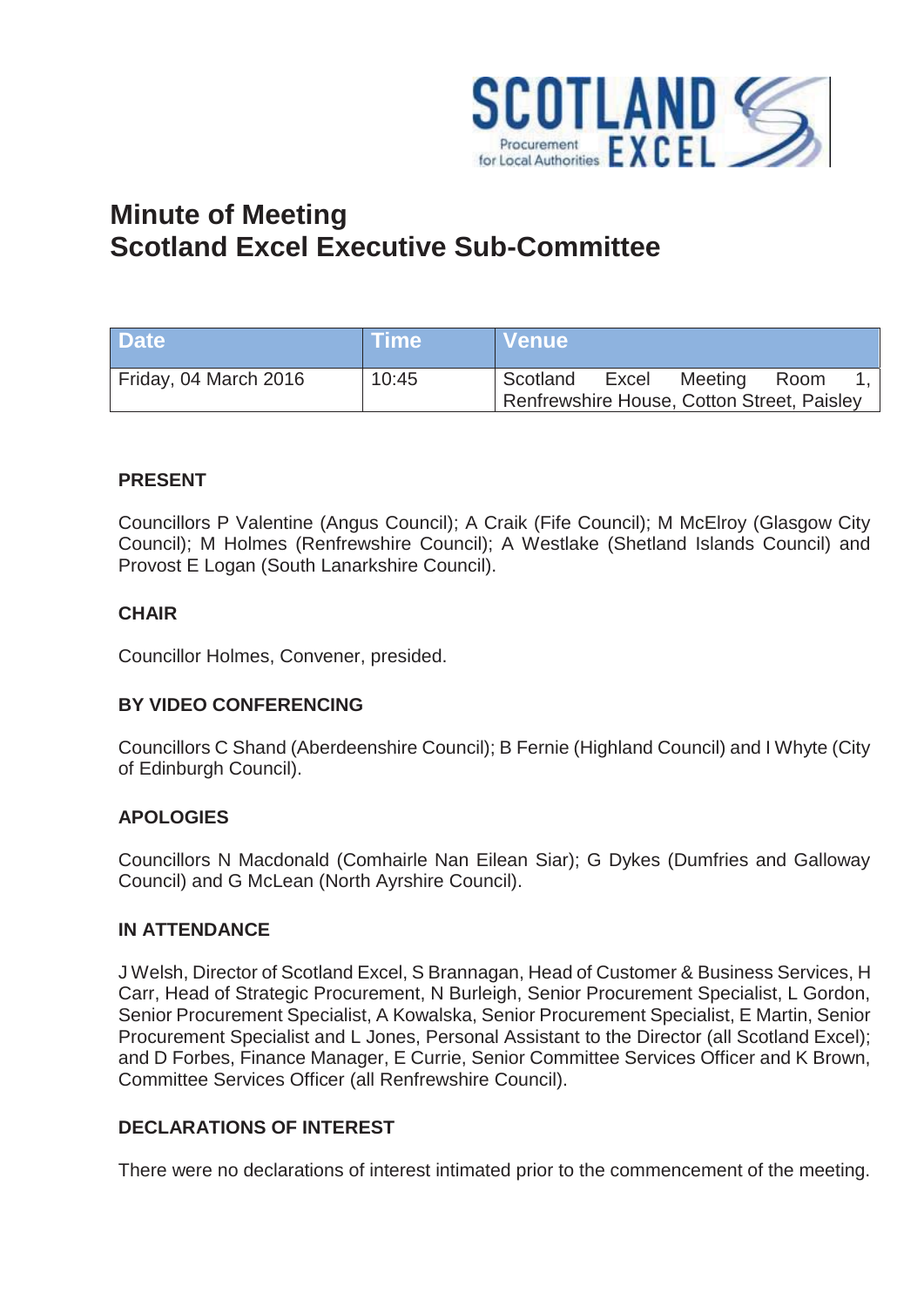## 1 **REVENUE BUDGET MONITORING**

There was submitted a joint revenue budget monitoring report by the Treasurer and the Director of Scotland Excel for the period 1 April 2015 to 5 February 2016.

**DECIDED:** That the report be noted.

## 2 **CONTRACT FOR APPROVAL: SUPPLY AND DISTRIBUTION OF GROCERIES AND PROVISIONS**

There was submitted a report by the Director of Scotland Excel relative to the proposed renewal framework for the supply and distribution of groceries and provisions which would operate from 1 May 2016 to 30 April 2020.

The report intimated that the framework would provide councils with a mechanism to procure a range of diary and chilled products, dried goods, ambient goods, crisps, confectionery, soft drinks and water. A number of council services were likely to access the framework including schools, nurseries, leisure centres, community centres, social work, council buildings and civic centres. The renewal incorporated a number of enhancements to the current framework including the inclusion of locally sourced produce where possible, greater brand flexibility and an agreed product substitution list.

The framework had been split into three lots as detailed in table 1 in the report. This lotting structure recognised the current structure of the market place and had been designed to more closely align the requirements of councils and continued to maximise opportunities for small and medium-sized enterprises (SMEs) and the SME status for each bidder was detailed in Appendix 2 to the report.

Appendix 1 to the report detailed the participation, spend and savings summary of the 29 councils participating in the framework. It was noted that Tayside Contracts would also be participating in the framework. Orkney Islands and Stirling Councils would not be participating in the framework and discussions were currently ongoing with Glasgow City Council. It was noted that since publication of the report, updated information had been received and amendments had been made to the report and Appendix 1. The up-to-date report would be issued to members of the Sub-committee.

The framework had been advertised at £30 million per annum and seven tender responses had been received. Based on the criteria and scoring methodology set out in the tender document, a full evaluation of the compliant offers received had been completed and Appendix 3 to the report detailed the scores relative to each bidder.

Based on the evaluation undertaken and in line with the criteria and weightings detailed in the report it was recommended that a multi-supplier framework be awarded to six suppliers across the three lots as detailed in Appendix 3 to the report.

## **DECIDED:**

(a) That the award of the framework agreement, as detailed in Appendix 3 to the report, be approved; and

(b) That the up-to-date report referred to be issued to members of the Sub-committee.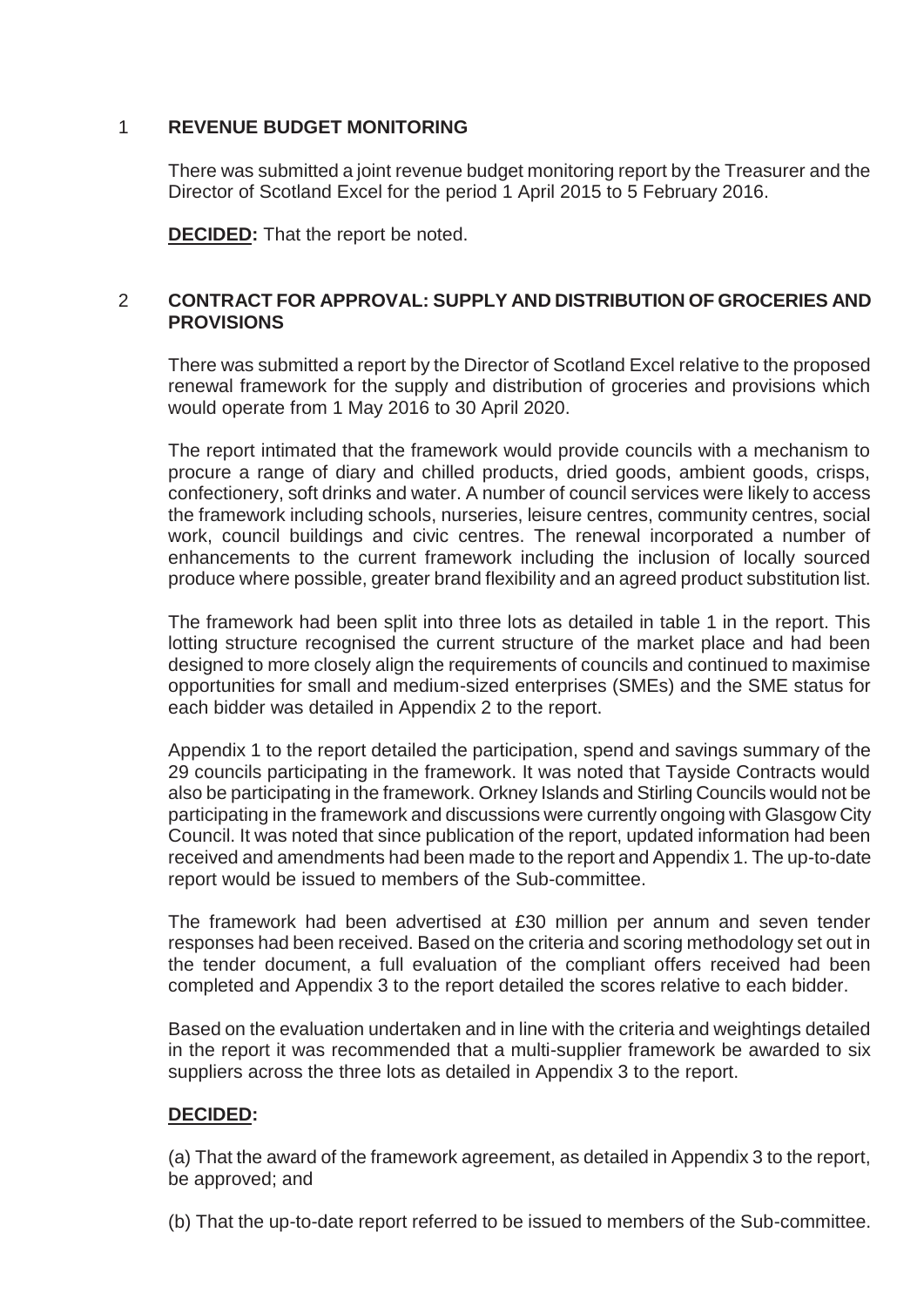#### 3 **CONTRACT FOR APPROVAL: SUPPLY AND DELIVERY OF WASTE DISPOSAL EQUIPMENT**

There was submitted a report by the Director of Scotland Excel relative to the proposed renewal framework for the supply and delivery of waste disposal equipment which would operate from 1 April 2016 to 31 March 2019, with an option to extend for up to 12 months until 31 March 2020.

The report intimated that the framework would assist councils and other participating bodies in achieving Scottish Government targets for recycling and provide a mechanism to produce a range of waste disposal equipment including skips, large containers, compactors, balers and roll packers. The key users of the contract would be the waste and environmental departments within councils. A key objective of the framework was to ensure councils had sufficient competition, flexibility and choice of suppliers and products. The renewal incorporated a number of enhancements to the current framework including the inclusion of additional lots and products, a list of additional options and variations to skips and containers in order to streamline product customisation and increase competition within the framework.

The framework had been split into five lots as detailed in table 1 in the report. This lotting structure recognised the current structure of the supply market and had been designed to more closely align with requirements of councils and continued to maximise opportunities for small and medium-sized enterprises (SMEs) and the SME status for each bidder was detailed in Appendix 2 to the report.

Appendix 1 to the report detailed the participation, spend and savings summaries of the 29 councils participating in the framework. It was noted that the NHS, the Scottish Prison Service, Advanced Procurement for Universities and Colleges and Tayside Contracts would also be participating in the framework. Aberdeen City, East Ayrshire and East Renfrewshire Councils would not be participating. It was noted that since publication of the report, updated information had been received and amendments had been made to the report and Appendix 1. The up-to-date report would be issued to members of the Sub-committee.

The framework had been advertised at a value of £5 million over the four year period, £1.25 million per annum and 13 tender responses had been received. Based on the criteria and scoring methodology set out within the tender document, a full evaluation of the offers received had been completed and Appendix 3 to the report detailed the scores relative to each bidder.

Based on the evaluation undertaken and in line with the criteria and weightings detailed in the report it was recommended that a multi-supplier framework be awarded to six suppliers across the three lots as detailed in Appendix 3 to the report.

#### **DECIDED:**

(a) That the award of the framework agreement, as detailed in Appendix 3 to the report, be approved; and

(b) That the up-to-date report referred to be issued to members of the Sub-committee.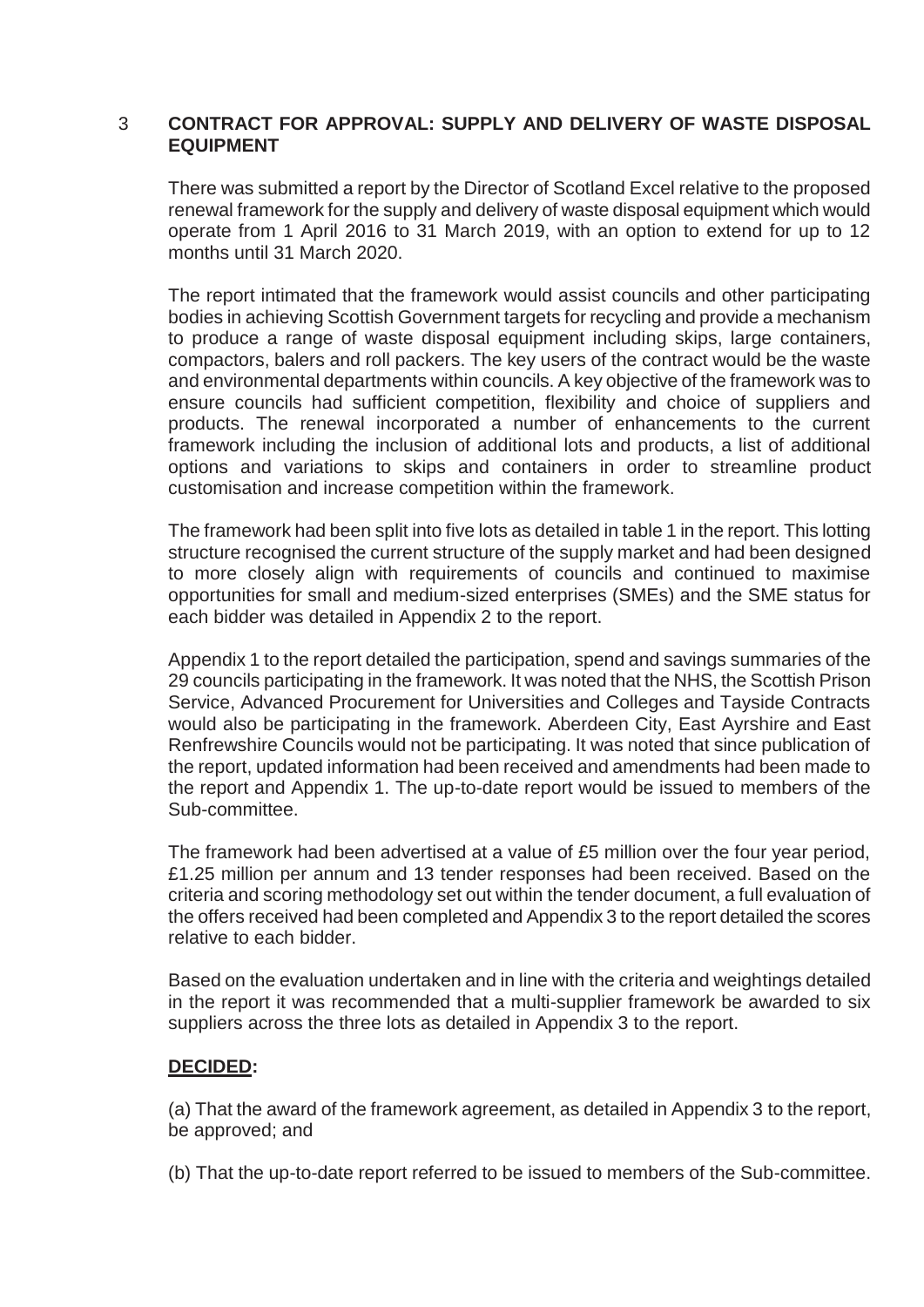## 4 **CONTRACT FOR APPROVAL: SUPPLY AND DELIVERY OF ELECTRICAL MATERIALS**

There was submitted a report by the Director of Scotland Excel relative to the proposed renewal framework for the supply and delivery of electrical materials which would operate from 1 April 2016 to 31 March 2018, with an option to extend for up to two 12 month periods until 31 March 2020.

The report intimated that the framework would provide councils and other participating bodies with a mechanism to procure a range of electrical materials in support of construction projects, maintenance programmes and ad-hoc repairs. A key objective of the framework was to ensure councils had sufficient competition and flexibility to effectively manage their requirements across a range of diverse building types and housing stock.

The framework had been split into eight lots as detailed in table 1 in the report. This lotting structure had been designed to more closely align with requirements of councils whilst also recognising the current structure of the market place and continued to maximise opportunities for small and medium-sized enterprises (SMEs) and the SME status for each bidder was detailed in Appendix 2 to the report.

Appendix 1 to the report detailed the participation, spend and savings summaries of the 28 councils participating in the framework. It was noted that the NHS, the Scottish Prison Service and the Scottish Government would also be participating in the framework. East Ayrshire, Fife, Glasgow City and Stirling Councils would not be participating.

The framework had been advertised at a value of £56 million for the full term of the framework and 10 tender responses had been received. Based on the criteria and scoring methodology set out within the tender document, a full evaluation of the offers received had been completed and Appendix 3 to the report detailed the scores relative to each bidder.

Based on the evaluation undertaken and in line with the criteria and weightings detailed in the report it was recommended that a multi-supplier framework be awarded to eight suppliers across the eight lots as detailed in Appendix 3 to the report.

**DECIDED:** That the award of the framework agreement, as detailed in Appendix 3 to the report, be approved.

#### 5 **DEMOLITION CONTRACT UPDATE**

The Head of Strategic Procurement gave a verbal update on the Demolition Services contract which had been agreed at the meeting of the Executive Sub-committee held on 2 October 2015. He advised that following the meeting intelligence had been received from Police Scotland and that during the standstill period of the contract, two of the partially successful bidders had challenged the award.

In view of this, it was determined that the contract be not awarded and that the contract be re-tendered. A report on the award of this contract would be submitted to the next meeting of the Executive Sub-committee to be held on 22 April 2016.

**DECIDED:** That the position be noted.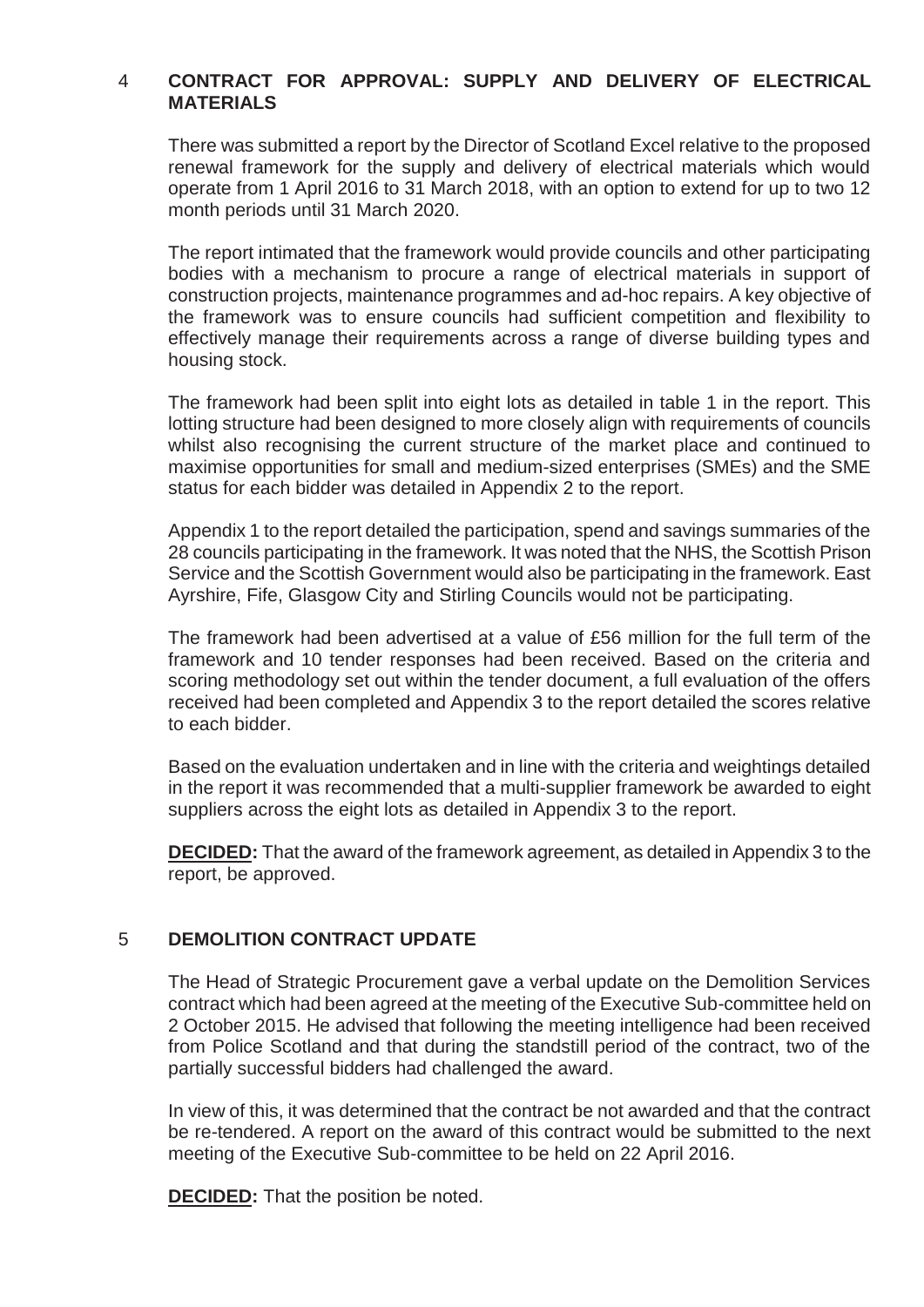## 6 **BIANNUAL REPORTING - COMMUNITY BENEFITS**

There was submitted a report by the Director of Scotland Excel relative to the development and implementation of a process to collect community benefits delivered from contracts and a summary of the benefits received.

The report intimated that at the meeting of the Scotland Excel Joint Committee held on 5 December 2014 an outline was provided of the planned development activity to allow the capture and recording of delivered benefits on a routine basis. A process had now been implemented whereby Scotland Excel collated and reported on information received from the supply base twice a year. The report detailed the results for the period April to September 2015 and Appendix 1 to the report detailed the community benefits by category for each council.

## **DECIDED:**

(a) That the progress made to date be noted; and

(b) That the measures proposed to monitor and develop community benefits in order to continue to deliver benefits beyond traditional cost savings be agreed.

## 7 **EMPLOYEE ABSENCE MANAGEMENT REPORT**

There was submitted a report by the Director of Scotland Excel relative to employee absence statistics for Scotland Excel. The report advised of the absence levels for the period October to December 2015 and provided information relating to the absence statistics and reasons.

**DECIDED:** That the report be noted.

## 8(a) **REQUEST FOR ASSOCIATE MEMBERSHIP OF SCOTLAND EXCEL - CULTURE PERTH & KINROSS**

There was submitted a report by the Director of Scotland Excel indicating that Culture Perth & Kinross, an arms length organisation of Perth & Kinross Council had submitted an application to become an associate member of Scotland Excel.

**DECIDED:** That the application by Culture Perth & Kinross to become an associate member of Scotland Excel, at no fee, subject to completion and signing of the agreement document, be approved.

## 8(b) **REQUEST FOR NEW ASSOCIATE MEMBERSHIP - DYSPRAXIA SCOTLAND**

There was submitted a report by the Director of Scotland Excel indicating that Dyspraxia Scotland had submitted an application to become an associate member of Scotland Excel.

**DECIDED:** That the application by Dyspraxia Scotland to become an associate member of Scotland Excel, at an annual membership fee of £500, subject to completion and signing of the agreement document, be approved.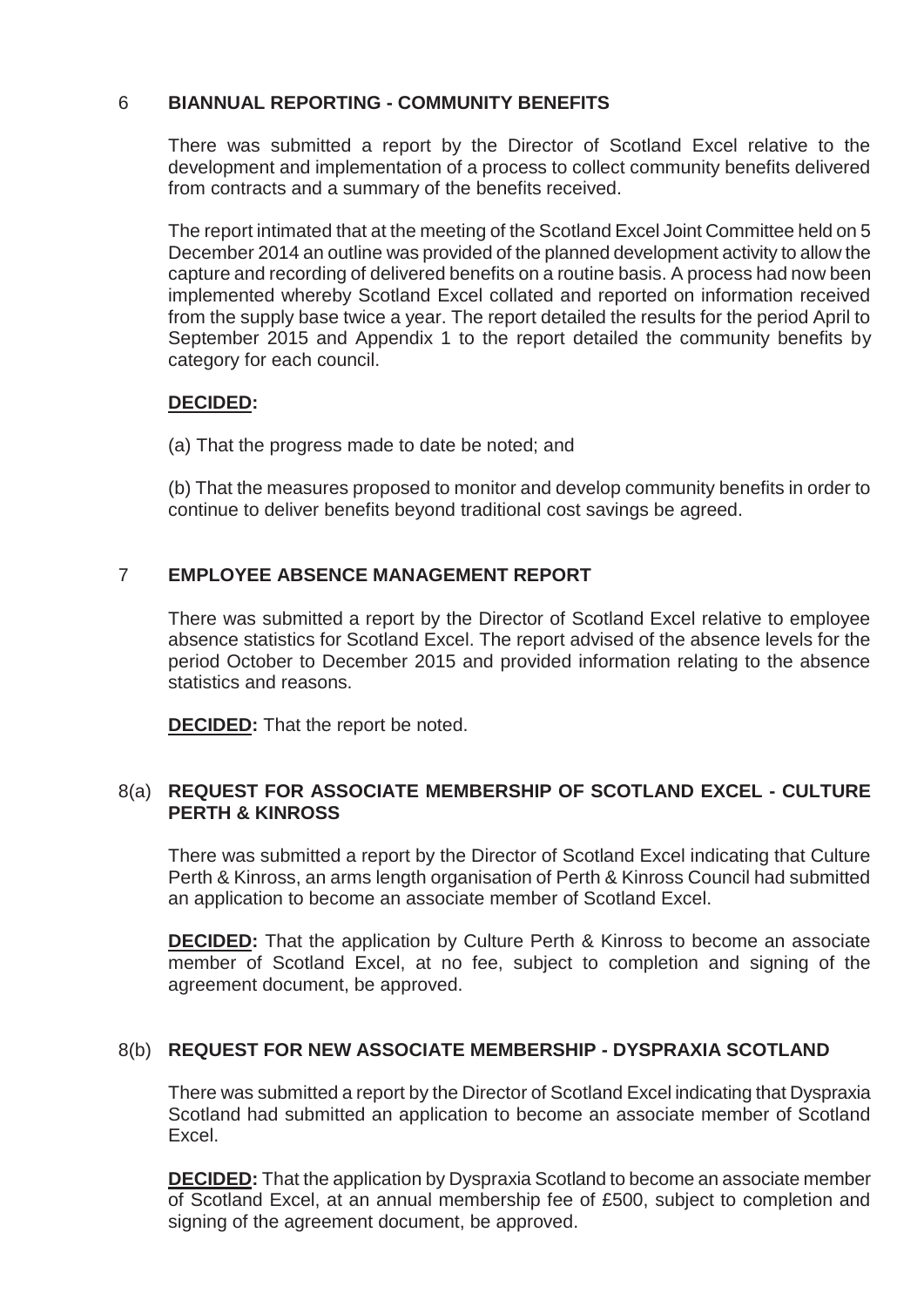## **EXCLUSION OF PRESS AND PUBLIC**

The Sub-committee resolved that the press and public be excluded from the meeting during consideration of the following items of business as it was likely, in view of the nature of the business to be transacted, that if members of the press and public were present, that there would be disclosure to them of exempt information as defined in paragraphs 6 and 8 of Part I of Schedule 7A of the Local Government (Scotland) Act 1973.

## **DECLARATION OF INTEREST**

Prior to consideration of the following item of business, Councillor McElroy (Glasgow City Council) declared an interest and indicated his intention to leave the meeting during consideration of the item and not to take part in any discussion or voting thereon.

#### 9 **SECURE CARE FEE NEGOTIATIONS**

There was submitted a report by the Director of Scotland Excel relative to the national contracts for secure care beds. The contracts allowed for an annual application for fee reviews. In accordance with the terms of the contract agreed with the providers, all four providers had requested fee increases to apply from 1 April 2016. All fees agreed would remain fixed to 31 March 2017.

**DECIDED:** That the increase of weekly fees, as detailed in Appendix 1 to the report, which were in accordance with the contract terms agreed with the named providers, be approved.

#### **SEDERUNT**

Councillor McElroy (Glasgow City Council) returned to the meeting prior to consideration of the following item.

#### 10 **DATE OF NEXT MEETING**

**DECIDED:** That it be noted that the next meeting of the Executive Sub-committee would be held at 10.45 am on 22 April 2016 in Scotland Excel Meeting Room 1, Renfrewshire House, Paisley.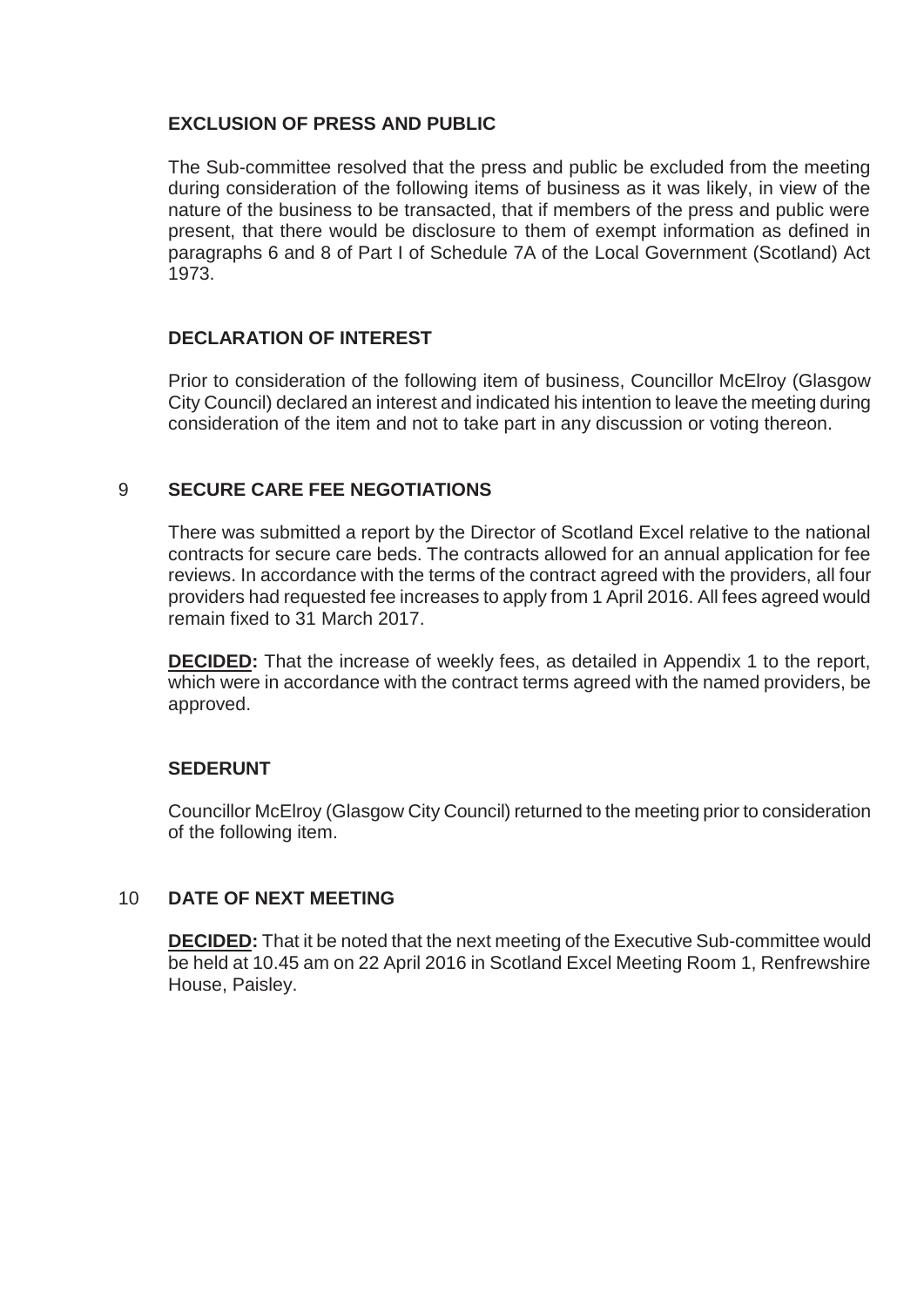

## **Minute of Meeting Scotland Excel Executive Sub-Committee**

| <b>Date</b>         | <b>NTime</b> | NVenue\                                    |       |         |      |  |
|---------------------|--------------|--------------------------------------------|-------|---------|------|--|
| Friday, 13 May 2016 | 10:45        | Scotland                                   | Excel | Meeting | Room |  |
|                     |              | Renfrewshire House, Cotton Street, Paisley |       |         |      |  |

## **PRESENT**

Councillors A Craik (Fife Council); B Fernie (Highland Council); M Holmes (Renfrewshire Council); A Westlake (Shetland Islands Council); and Provost E Logan (South Lanarkshire Council).

#### **CHAIR**

Councillor Holmes, Convener, presided.

#### **VIDEO LINK**

Councillors C Shand (Aberdeenshire Council) and I Whyte (City of Edinburgh Council).

#### **APOLOGIES**

Councillors P Valentine (Angus Council); N Macdonald (Comhairle Nan Eilean Siar); M McElroy (Glasgow City Council) and G McLean (North Ayrshire Council).

#### **IN ATTENDANCE**

J Welsh, Director of Scotland Excel, S Brannagan, Head of Customer & Business Services, H Carr, Head of Strategic Procurement, A Richmond, Strategic Procurement Manager, J McKerrall, Category Manager and Z Brown, Graduate Trainee and L Jones, Personal Assistant to the Director (all Scotland Excel); and D Forbes, Finance Manager, E Currie, Senior Committee Services Officer and K Brown, Committee Services Officer (all Renfrewshire Council).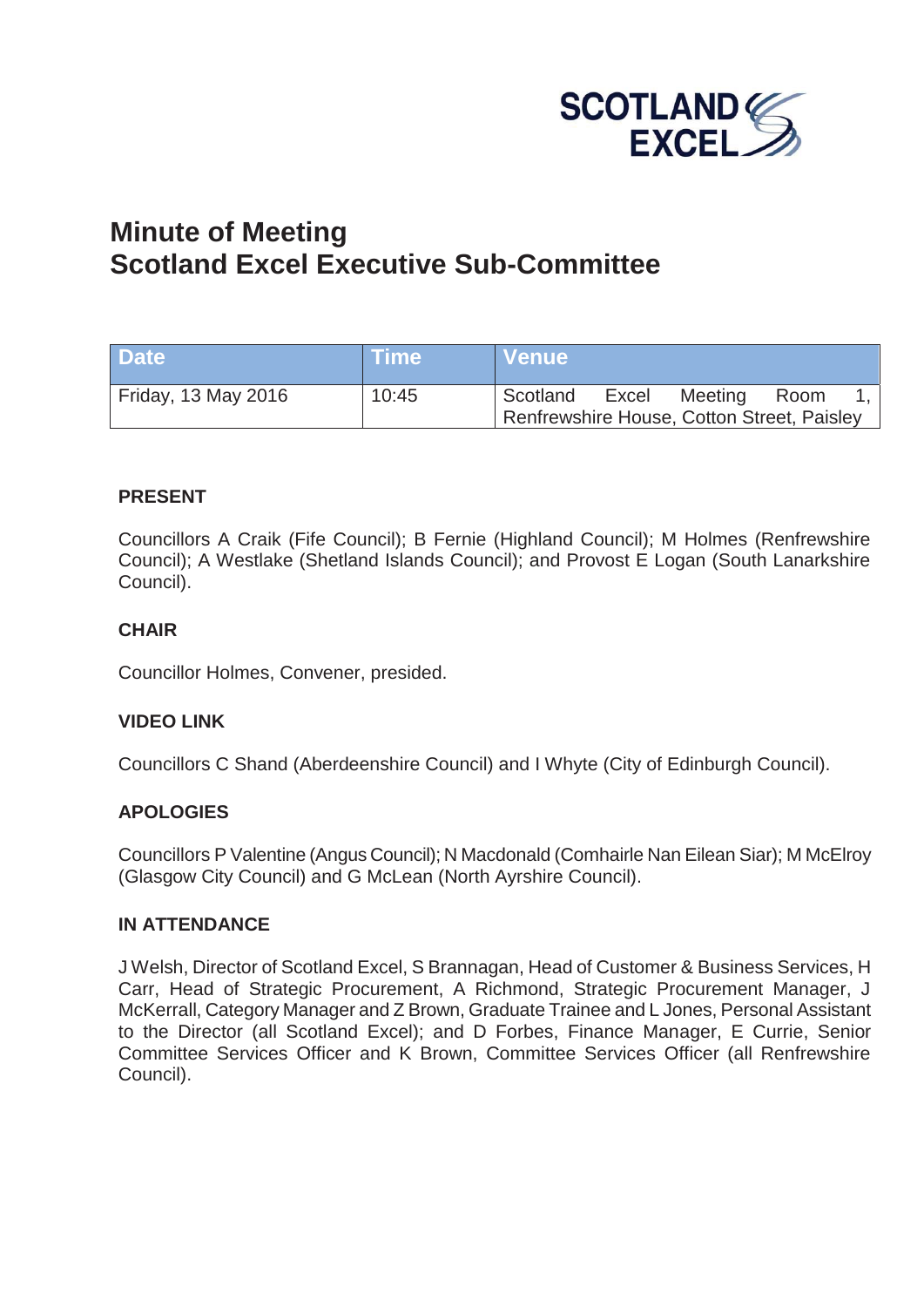## **DECLARATIONS OF INTEREST**

There were no declarations of interest intimated prior to the commencement of the meeting.

## 1 **REVENUE BUDGET MONITORING REPORT**

There was submitted a joint revenue budget monitoring report by the Treasurer and the Director of Scotland Excel for the period 1 April 2015 to 4 March 2016.

**DECIDED:** That the report be noted.

#### 2 **ASSOCIATE MEMBERS UPDATE REPORT**

There was submitted a report by the Director of Scotland Excel relative to the work undertaken to support and develop associate membership of Scotland Excel.

The report intimated that a review of the associate member fee structure had been undertaken with a move towards new fee levels based upon the spend on contracts made by member organisations.

The report provided information in relation to the first stage of the associate membership project to review the existing membership base and mitigate the potential negative impact of the fee structure changes; the sector focused approach taken by Scotland Excel with Scottish housing associations being identified as the first sector; and the production of an associate membership strategy covering the approach Scotland Excel would undertake to promote the benefits of associate membership to appropriate groups, to raise awareness of potential savings, share best practice and generate income from membership fees.

**DECIDED:** That the report be noted.

## 3 **OPERATING PLAN UPDATE 2015/16 AND OPERATING PLAN 2016/17**

There was submitted a report by the Director of Scotland Excel relative to the projects and activities undertaken by the organisation in 2015/16 and the draft 2016/17 operating plan.

The report intimated that the rolling operating plan recorded the high level activities and commitments that would be delivered to achieve the organisations four strategic goals and would be used to set annual priorities and detailed performance objectives for the organisation and employees. A review of progress would be undertaken in April each year and the plan updated to ensure it remained closely aligned with the goals of the three year strategy and respond to any changes in the external environment. The operating plan 2015/16 year-end report formed Appendix 1 to the report.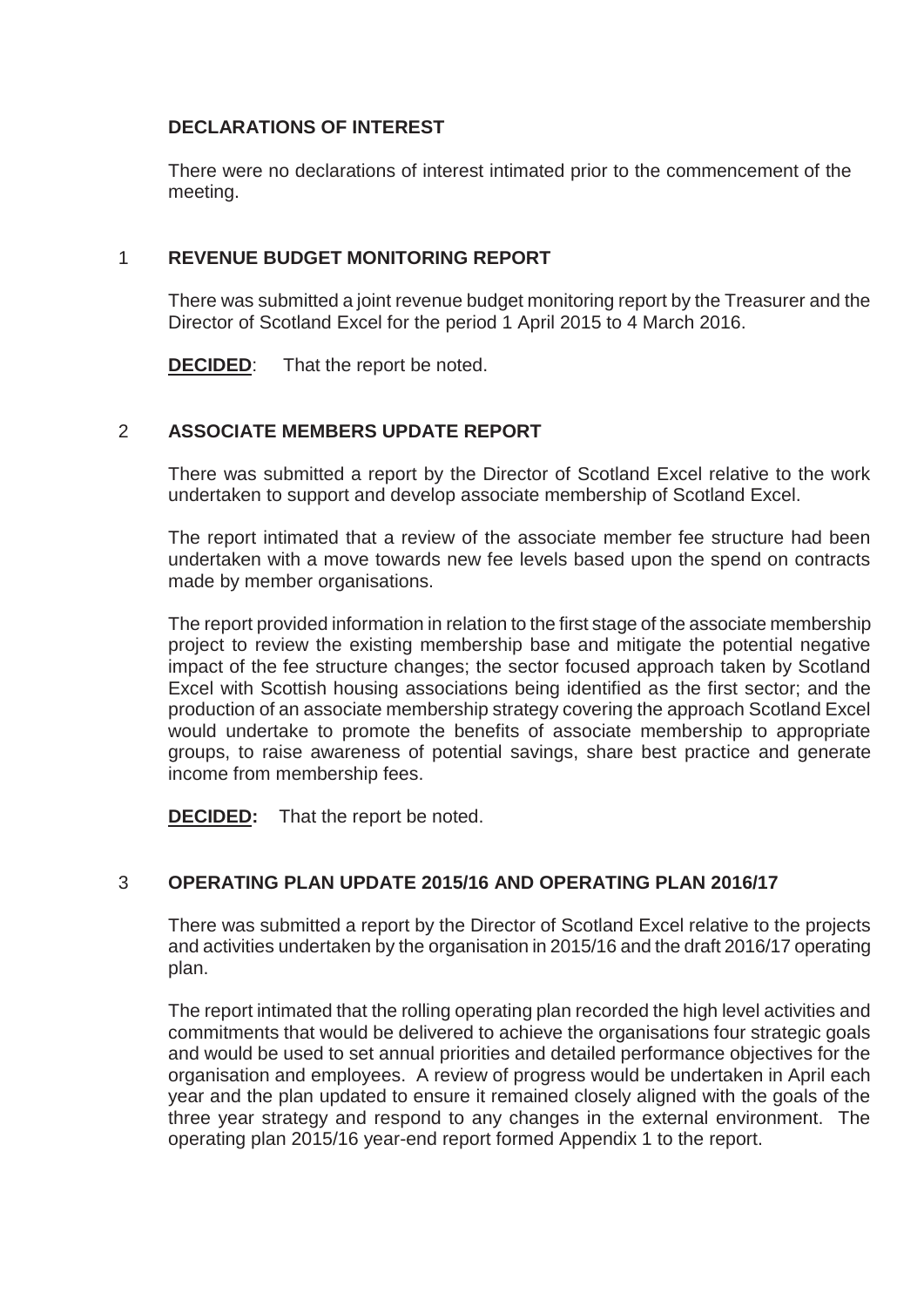The draft operating plan 2016/17, which formed Appendix 2 to the report, outlined the high level of activities and commitments for the second year of the strategy delivery. Scotland Excel's Performance Review and Development (PRD) programme for staff was underway to assess their performance against assigned objectives in 2015/16 and cascade new objectives for delivering the priorities identified for 2016/17. Members were requested to provide any comments on the draft operating plan 2016/17 to the Director of Scotland Excel.

It was noted that, from April 2016, reports on progress against the activities in the operating plan would be produced at the end of each quarter and submitted to the Executive Sub-committee at the next scheduled meeting.

The Director of Scotland Excel undertook to provide information to members in relation to the shared services strategy aligned to customer requirements when available.

## **DECIDED:**

(a) That the approach taken by Scotland Excel to update the operating plan and the progress made by Scotland Excel in delivering its corporate strategy be noted;

(b) That members provide any comments on the draft operating plan 2016/17 to the Director of Scotland Excel; and

(c) That the Director of Scotland Excel provide information to members in relation to the shared services strategy aligned to customer requirements when available.

#### 4 **RISK REGISTER UPDATE**

Under reference to item 7 of the Minute of the meeting of the Joint Committee held on 27 November 2015 there was submitted a report by the Director of Scotland Excel providing an update on the risk register maintained to assess threats and risks that could impact on the delivery of Scotland Excel's organisational objectives and the actions identified to mitigate such risks.

#### **DECIDED:**

(a) That members provide any feedback on the risk register and actions identified to manage risks to the Director of Scotland Excel; and

(b) That the report be noted.

#### 5 **CONTRACT FOR APPROVAL - CUSTOMER SERVICE PLATFORM**

There was submitted a report by the Director of Scotland Excel relative to a new collaborative framework for the provision of a Customer Service Platform solution for councils which would operate from 1 June 2016 to 31 May 2019, with an option to extend for up to 12 months until 31 May 2020.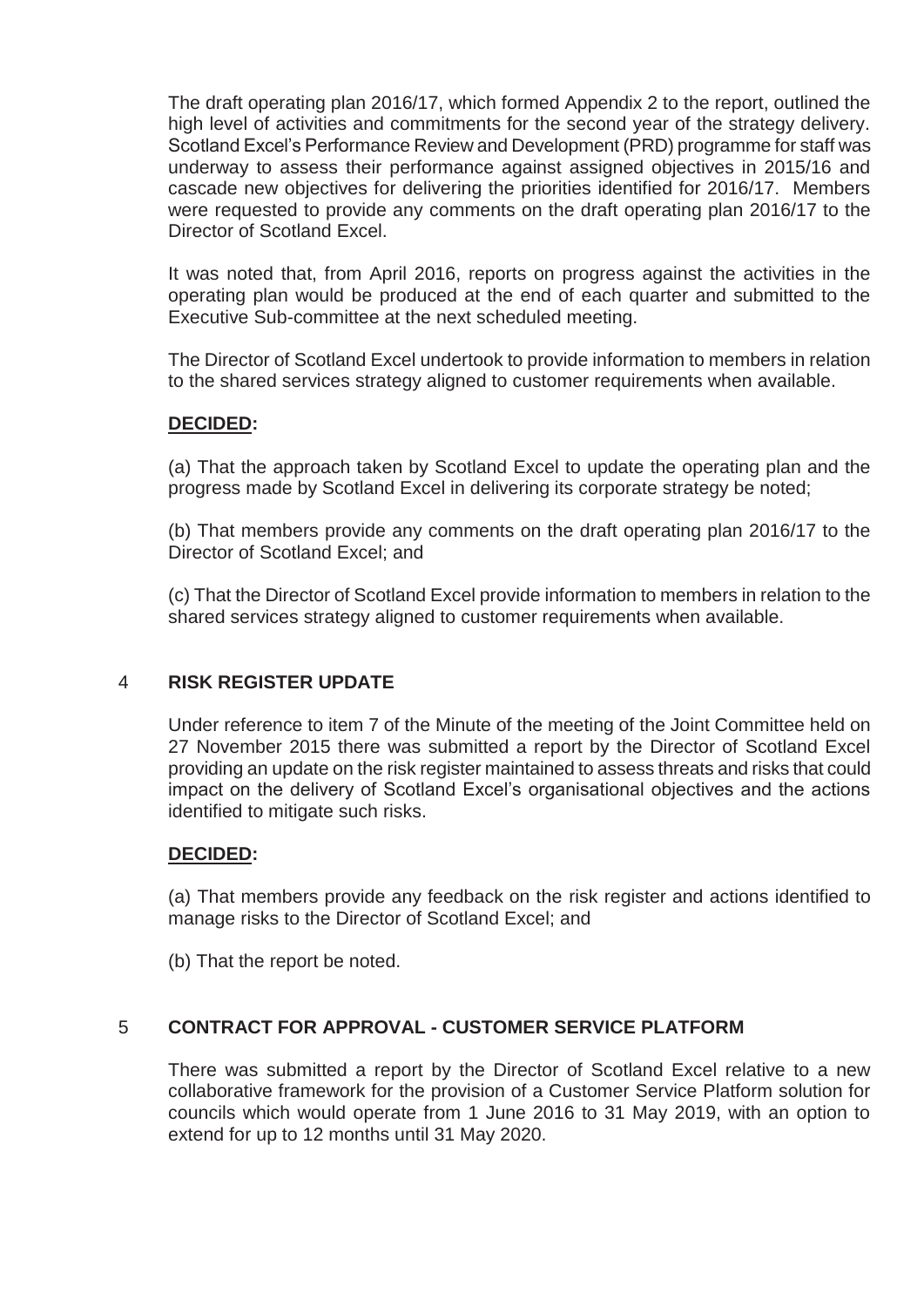The report intimated that the framework would provide councils with a software solution that staff could use to input and process customer service requests, along with an online portal that allowed customers to input these service requests personally, without the need to interact with staff. Scotland's councils delivered a diverse range of customer services and a key goal for all councils was to ensure each citizen had a positive customer experience. Delivering services to customers was vital to ensure councils fulfilled their duty of care to the public.

The framework had been split into two lots as detailed in table 1 in the report. This lotting structure recognised the current structure of the supply market and had been designed to more closely align with requirements of councils and continued to maximise opportunities for small and medium-sized enterprises (SMEs) and the SME status for each bidder was detailed in Appendix 1 to the report. Sixteen councils had expressed an interest in actively participating in the framework to date. Several councils had contracts in place for this year and therefore did not currently intend to utilise the framework until these arrangements expired. Highland, Scottish Borders, Edinburgh and Argyll and Bute Councils had all recently tendered or awarded a contract for similar software packages and therefore did not intend to utilise the framework. The NHS boards and NHS National Shared Services were named in the contract advert so might use the framework at a later date.

The framework had been advertised at a value of £15 million over the four year period, £3.75 million per annum and 10 tender responses had been received. Based on the criteria and scoring methodology set out within the tender document, a full evaluation of the offers received had been completed and Appendix 2 to the report detailed the scores relative to each bidder.

Based on the evaluation undertaken and in line with the criteria and weightings detailed in the report it was recommended that a multi-supplier framework be awarded to two suppliers in Lot 1 and three suppliers in Lot 2 as detailed in Appendix 2 to the report.

**DECIDED:** That the award of the framework agreement, as detailed in Appendix 2 to the report, be approved.

## 6 **CARE HOME SERVICES FOR OLDER PEOPLE**

Under reference to item 6 of the Minute of the meeting of this Executive Sub-committee held on 28 August 2015 there was submitted a report by the Director of Scotland Excel providing an update on the project considering the future procurement of care home services for older people.

The report intimated that since the meeting on 28 August 2015, 24 councils had provided funding to take forward the contract management service and develop the procurement strategy; three forums had been held with nominated lead contacts from the 24 councils to refine the contract management service to better align with local requirements and to start shaping the procurement strategy; and Scotland Excel had maintained regular dialogue with CoSLA, Scottish Local Government Partnership, providers and other key stakeholders.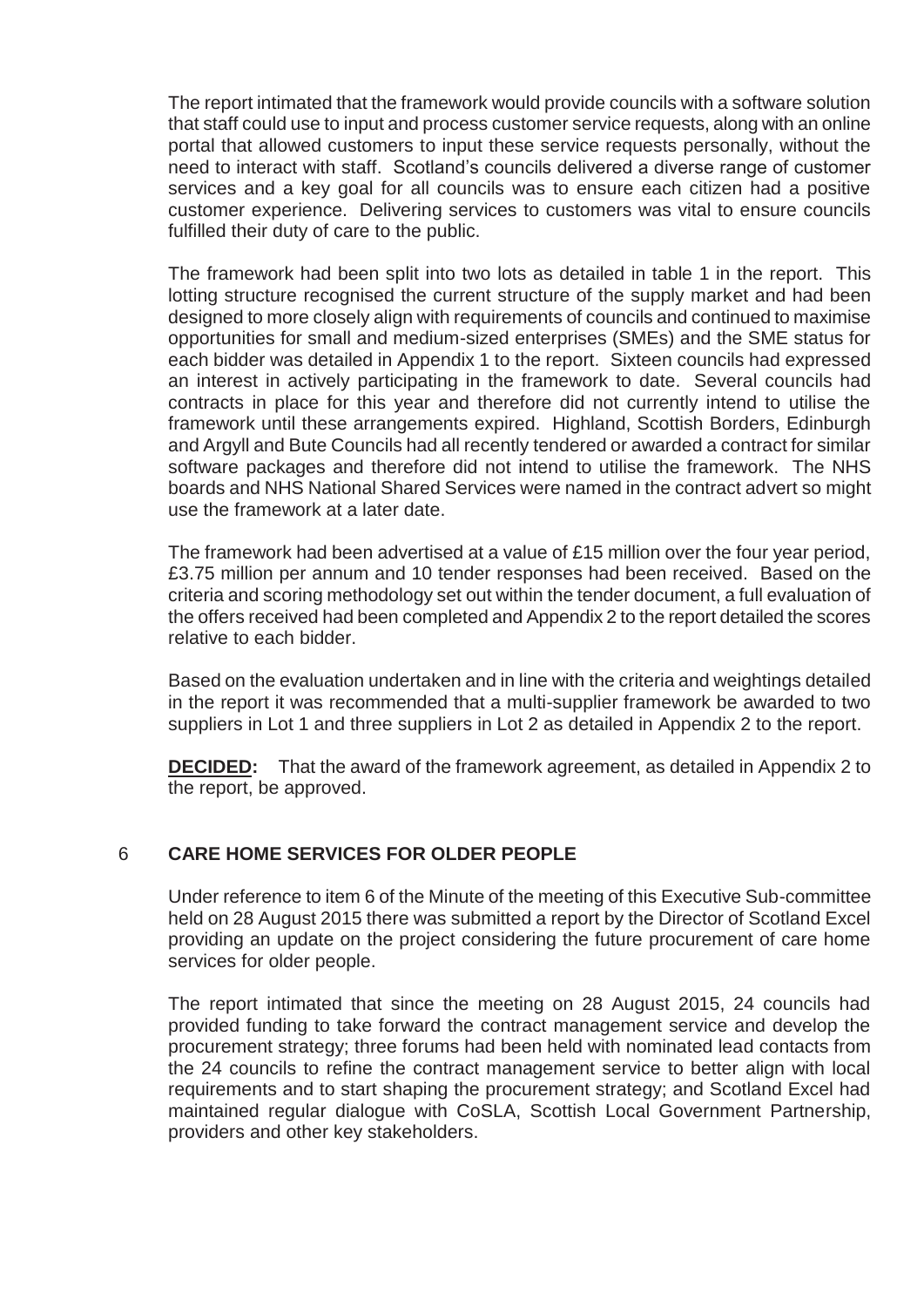In parallel to this work, CoSLA had completed fee negotiations with providers for 2016/17. CoSLA and providers had established a group to consider reforming the National Care Home Contract (NCHC). The remit of the group would be to consider whether the current NCHC was fit for purpose in light of policy, demographic and financial drivers as outlined in the Future of Residential Care for Older People in Scotland report published in March 2014.

The report provided information in relation to market intelligence; a procurement strategy; the NCHC fee negotiations and the reform of the NCHC project.

It was noted that continued significant stakeholder involvement was required in order to ensure that the procurement strategy was successfully delivered and to ensure that this Scotland Excel led activity was both recognised and made a significant contribution to the work of the NCHC Project Group. Without building on existing support there was a significant risk that the market would not engage with any recommended procurement option and/or the recommended option would not be politically acceptable. The report detailed a programme of activity to develop the procurement strategy which would be discussed and agreed with stakeholders and regular update reports would be submitted to the Executive Sub-committee.

## **DECIDED:**

(a) That the progress made in developing and implementing Scotland Excel's new contract management service role be noted;

(b) That the procurement strategy development work undertaken be noted;

(c) That the outcome from the National Care Home Contract (NCHC) fee negotiations for 2016/17 be noted; and

(d) That the establishment of the project group to consider NCHC reform be noted.

## 7 **LOCAL AUTHORITY LIVING WAGE COMMITMENT - BRIEFING PAPER**

There was submitted a briefing paper providing an overview of the new local authority living wage commitment agreed in the local government settlement for 2016/17 and highlighting the impact of this commitment for Scotland Excel contracts.

The briefing paper intimated that payment of a living wage and other fair work practices were widely regarded as important tools to help improve the quality of social care services. The 2016/17 local government settlement included a requirement for local authorities to pay the living wage of £8.25 per hour to all car workers in adult social care from 1 October 2016. This requirement extended to purchased care services as well as in-house provision impacting care homes, care at home and housing support services.

The briefing paper provided information in relation to the practical procurement issues in terms of both existing and new contracts; matters concerning the award of unlawful state aid to providers being raised with the Scottish Government State Aid Policy Team; the financial impact of this requirement; the guidance document being produced by CoSLA in collaboration with the Scottish Government and others; and the impact on Scotland Excel contracts in the areas of care home services for older people, social and care agency workers and care homes for adults with learning disabilities.